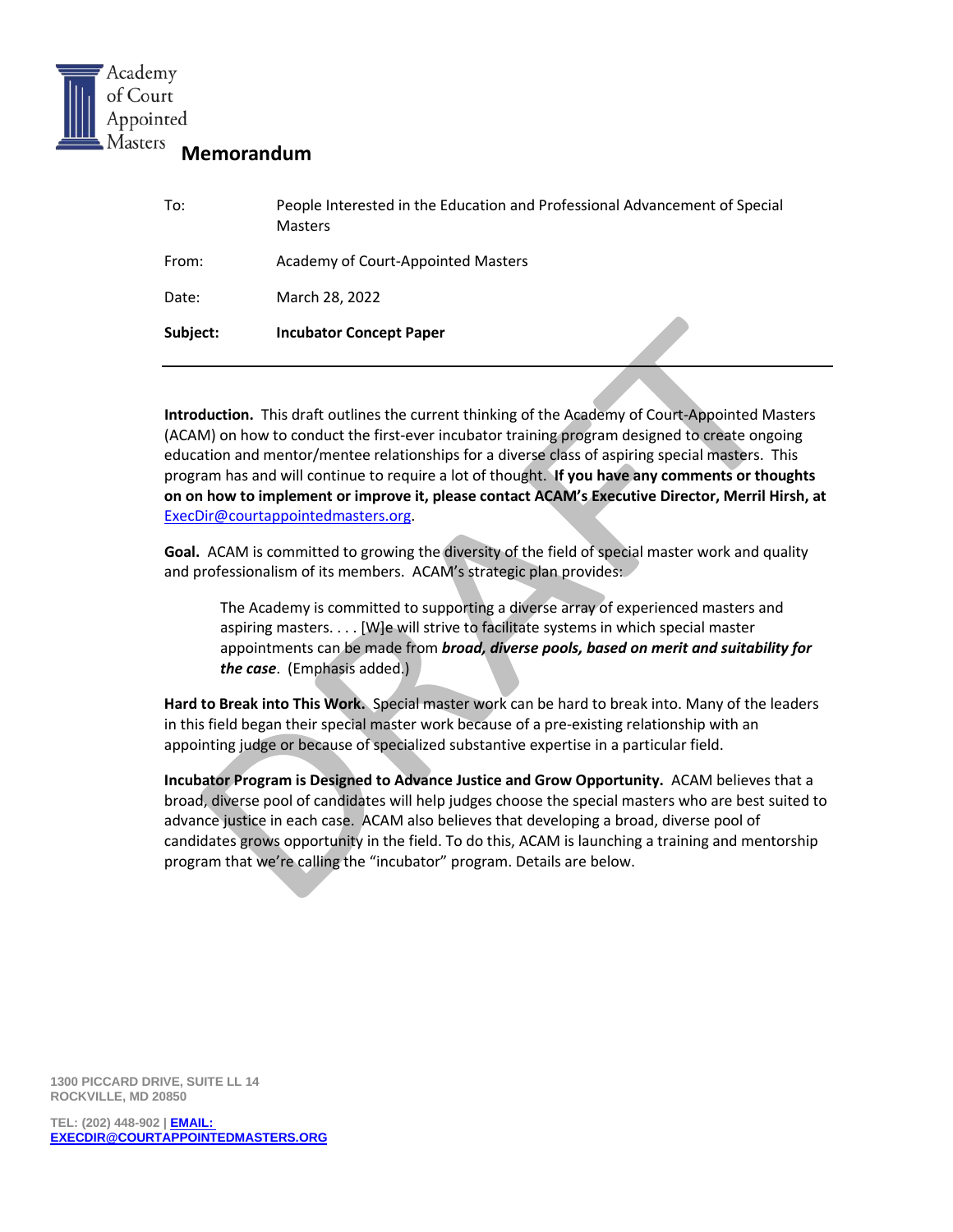ACAM Incubator Memo Page 2 As of March , 2022

### **ACAM's Incubator Program**

Here is some basic information about the ACAM Incubator Program.

#### 1. **What the Program Offers:**

The Incubator program offers both a training program and a mentorship program for ACAM members interested in growing and developing as special masters.

- A. **Training Program.** The training program is designed to build on ACAM's basic training on substantive content about special master work. The incubator program will delve deeper than the basic training on topics including: the types of roles special masters serve; the workings of FRCP Rule 53 (with reference to state counterparts); orders of appointment/reference; ethics rules that apply to special master work; some of the field's most promising practices; aspirational professional standards; problem solving; and more. It is also designed to provide a "learning laboratory" in which students engage in mock exercises that bring values or content rules into conflict – the students engage in mock negotiations, mock discussions with their appointing judges, and more, and receive feedback about their performance. We could aspire towards building a program a bit like the National Institute for Trial Advocacy (NITA) program. This program is designed to illuminate how special masters can become a more effective part of their legal community to improve and advance the profession and make the use of special masters more valuable to stakeholders.
- B. **Mentorship Program.** The mentorship program is designed to give the students reallife, paid and unpaid experience on real cases. Experienced masters will sign up to be mentors. When they are working on large cases, we will ask them to strive to find roles with paid work on those cases for our students and, if paid work is not available, we will ask them to attempt to obtain approval for shadowing opportunities. The mentors will make themselves available to the students for mentorship conversations to foster the students' growth and depth of understanding. When possible, the mentors will bring students in to observe meetings that beginners would not normally have access to. We will also try to find ways for our students to connect with judges, and we may ask judges to let their special masters know about these mentorship opportunities.
- C. **Attestation of Completion of Training.** We will offer a certificate of completion of this training.

## **2. What the Program Requires:**

- A. **ACAM Membership.** This program is only available to ACAM members.
- B. **Fee.** [We will require a fee, and we will have a policy that clearly states that there are no financial barriers to participation, meaning that we will have a dignified, private approach to negotiate a sliding scale for the fee.]
- C. **Geographic/Travel Requirements.** [For now, we will first figure out the site of the initial training session, which will likely be in Washington, D.C. because we have some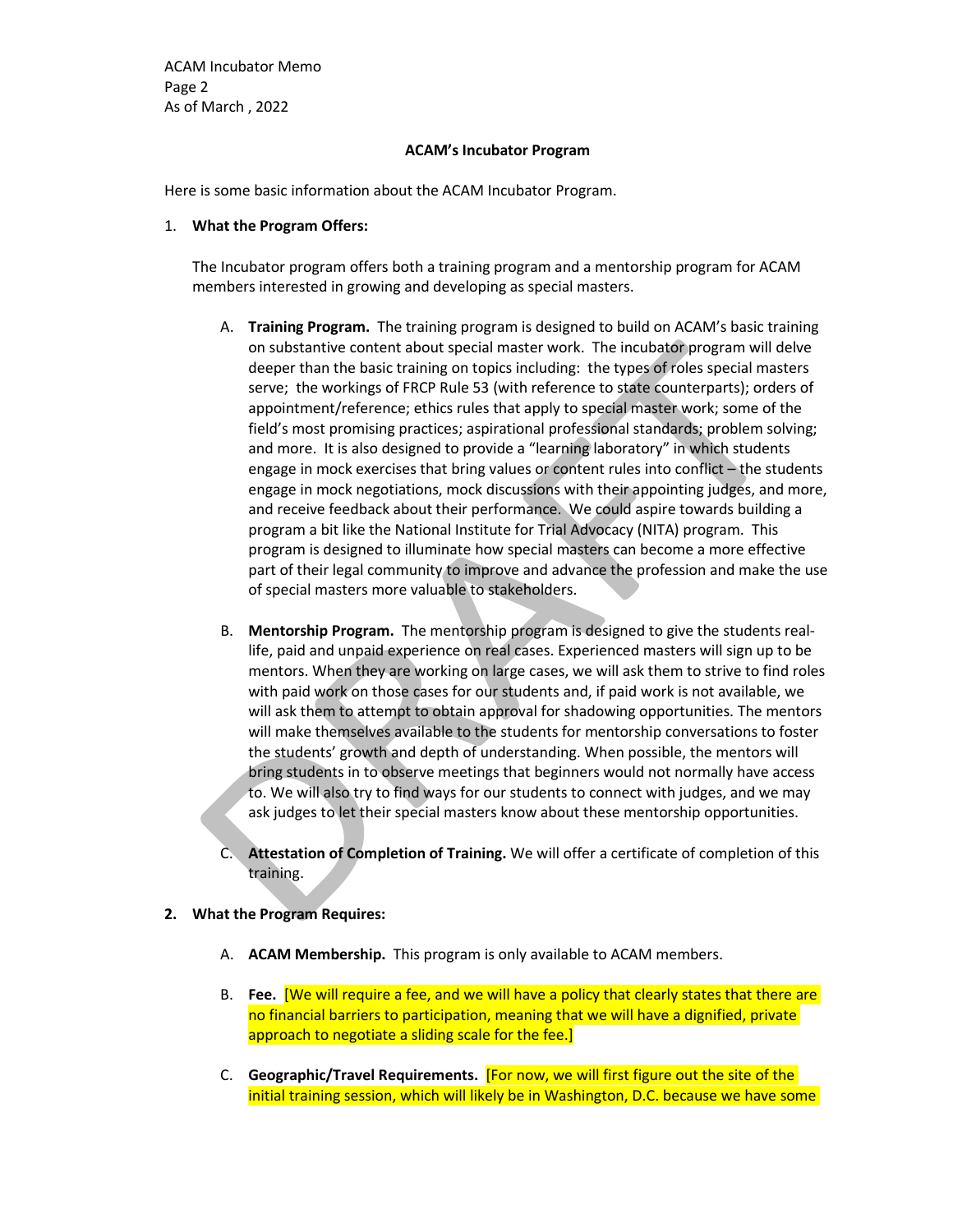faculty there. As time goes on, we may be able to offer this training in different cities in different years.]

- D. **Time Commitment.** [What is the duration of the program? One year, or shorter and more intensive? How many hours of classroom instruction are required? How many hours of mentored work? We have to figure all of this out.]
- E. **Pay it Forward Commitment.** All students must agree that upon completion of the training course ("graduation"), they will "pay it forward" by serving as a mentor to students in later cohorts of the program.

## 3. **Application Process:**

We'll have an application process and will ask questions such as:

- A. **Why?** Why would you like to become a special master?
- **B. Work and Professional Experience.**
	- a. Are you a lawyer? If yes, please provide states/years of admission.
		- i. If yes, please tell us about your legal practice. Are you interested in potentially becoming a judge at some point?
		- ii. Are you now or have you served as a judge? If yes, please tell us about your judicial practice.
	- b. Have you ever worked on the team of a special master case? If yes, please tell us about that experience.
	- c. Other work experience. Please share information about work experience you've had outside of legal work.
- C. **Life Experience.** Please tell us about life experience that you bring to this work? What aspects of your experience might prove valuable for a special master's ability to advance justice?
- D. **Educational background.** Please tell us about your educational background.
- E. **Cultural competence.** What culture(s) do you identify with? How do you approach work in a cultures that you do not know well? Cultures that you do not feel a part of?
- F. **Thoughts about listening.** Please give us an example of a time when you needed to be "small in the room," listening deeply to the experiences of others.
- G. **Demographics.** Please tell us about any demographic information about you that you would like to share with us (race, religion, disability status, LGBTQ status, anything).